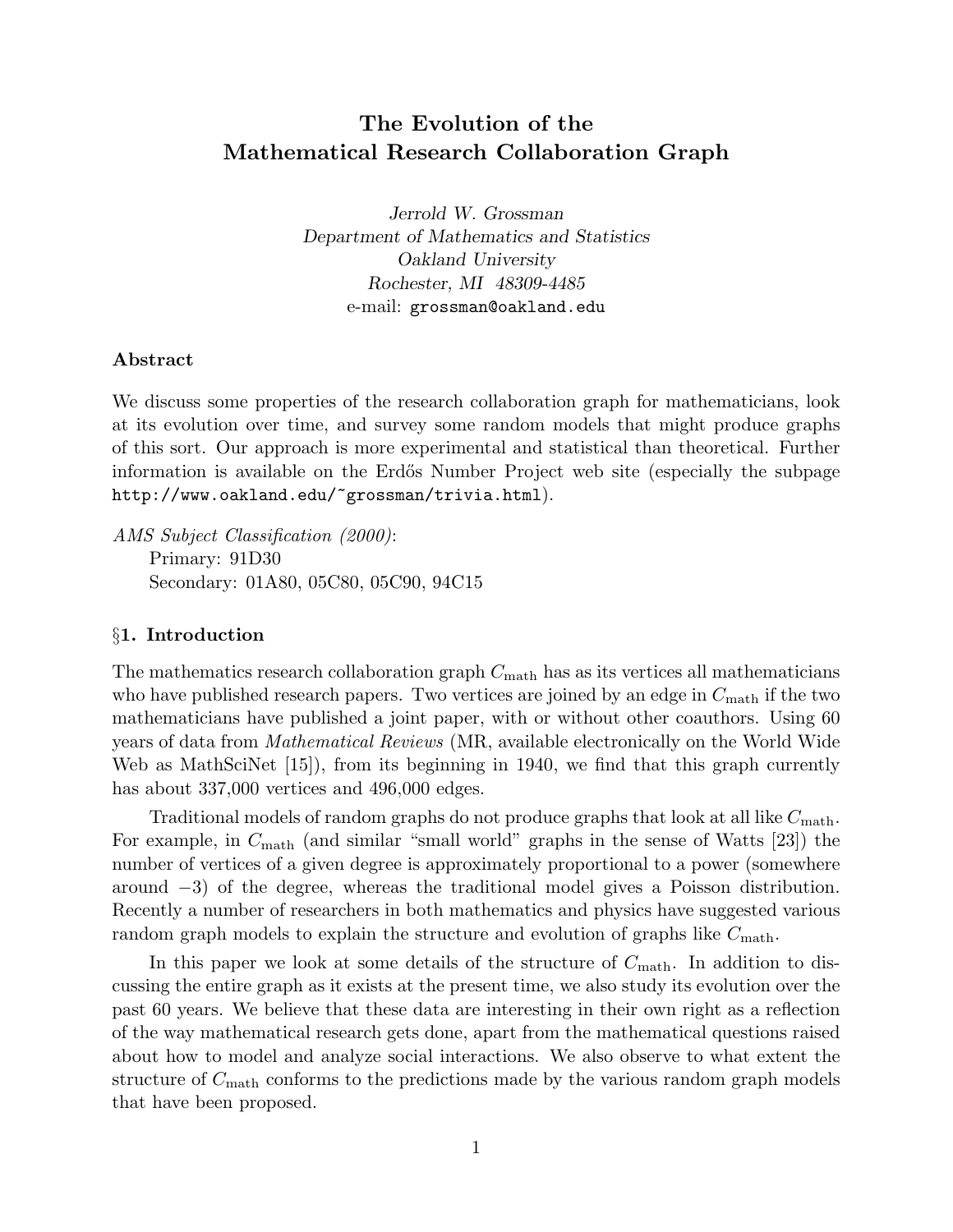### §2. The MR Data and the Construction of  $C_{\text{math}}$

The American Mathematical Society's Mathematical Reviews database consists of about 1.6 million authored items (mainly research papers published in peer-refereed journals), written by <sup>a</sup> total of about 337,000 different authors. (These are the figures as of the end of the 20th century; of course these numbers continue to grow.) For simplicity we call each such item <sup>a</sup> "paper". (We ignore non-authored items in the database, such as conference proceedings—the relevant papers in the proceedings have their own entries as authored items.) In maintaining this database, and making it available to subscribers in print form and on the Internet, the MR editors and staff have taken pains to identify authors as people and not merely as name strings—strings of characters that the journal listed as an author's name. For example, Raymond L. Johnson, Roberto Johnson, and Russell A. Johnson all published under the name string "R. Johnson", but each of the papers by "R. Johnson" in the database is identified with exactly one of these three people. To the extent that MR has been successful in this endeavor, the collaboration graph will accurately reflect the social network of individuals and not accidents caused by misidentification. (Some errors of this type remain, to be sure, but we do not think they substantially affect our results. Indeed, before they corrected the mistake in 1995, MR listed a paper by the physicist Paul Erdős as being by the mathematician Paul Erdős. Now, these two individuals are identified as Paul  $\text{Erdős}^2$  and Paul  $\text{Erdős}^1$ , respectively, using a convention that has become increasingly necessary. See [21] for more details.)

This database of authored items gives rise to a bipartite graph  $B_{\text{math}}$ , whose vertices of one type are the papers and vertices of the other type are the authors, with an edge between a paper and each of its authors. The graph  $B_{\text{math}}$  has about 2.3 million edges, from which it follows that the average number of authors per paper is about  $1\frac{1}{2}$  $1\frac{1}{2}$ , and the average number of papers per author is about 7. (The latter distribution is heavily skewed, with first quartile 1, median 2, third quartile 6, standard deviation about 15, and maximum 1401, the number of papers by Paul Erdős in the database.) Any bipartite graph gives rise to two association graphs by squaring and restricting the vertices to being of one type or the other. Thus the collaboration graph  $C_{\text{math}}$  has the set of authors as its vertices, with two authors adjacent if they are among the authors on some paper—in other words, if they are published research collaborators. (We have also studied the grap<sup>h</sup> obtained when we restrict the set of papers to be only those with exactly two authors; see [11] for more discussion of this "collaboration grap<sup>h</sup> of the second kind".)

We corrected a few anomalies in  $C_{\text{math}}$  by hand before analyzing it. For example, we removed the author that MR identified as "et al.", who was on the author list of <sup>a</sup> number of papers, including one with no coauthors! Based on extensive experience with the database over the past seven years, we are confident that problems of this sort do not significantly distort the true <sup>p</sup>icture of the collaboration graph.

### §3. Models for Small World Graphs

The mathematics collaboration grap<sup>h</sup> (as well as other social networks studied in the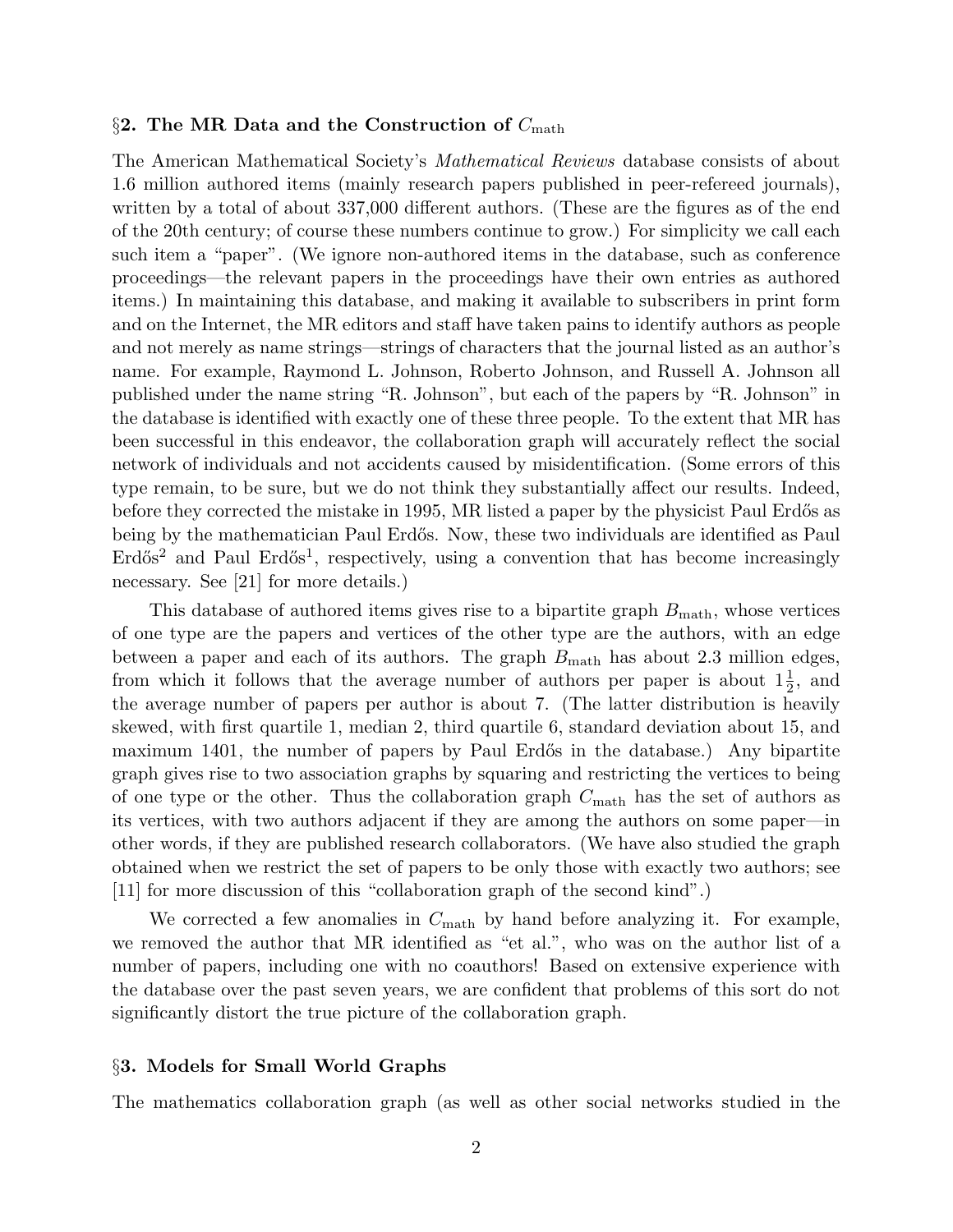literature) exhibits several interesting features. First, although the number of edges is fairly small (just <sup>a</sup> little larger than the number of vertices), the average path length between vertices in the same component is small. Furthermore, there is <sup>a</sup> "giant component" of the graph that encompasses <sup>a</sup> majority of the authors, and the remaining components are very tiny. Second, the degrees of the vertices in the collaboration graph follow <sup>a</sup> "power law" pattern—the number of vertices of degree x is proportional to a (negative) power of x. Third, the clustering coefficient is fairly large. (The clustering coefficient [20] of <sup>a</sup> grap<sup>h</sup> is the fraction of ordered triples of vertices  $a, b, c$  in which edges ab and bc are present that have edge *ac* present. In other words, how often are two neighbors of a vertex adjacent to each other?) The question, then, is, "What model of random graphical evolution will produce graphs with these (and other) properties of the collaboration graph?"

The first model for constructing random graphs [10] appeared in 1961, when Erdős and Rényi fixed the (large) number of vertices  $(n)$  and the number of edges  $(m,$  which could depend on  $n$ ) and chose endpoints of edges uniformly at random until the required number of edges had been obtained. Beautiful and surprising theorems describe how, almost surely, the structure of the resulting graph depends only on how large  $m$  is, relative to n. For example, if  $m > n/2$ , then there will be a giant component containing most of the vertices, and if  $m > (n \log n)/2$ , then the graph will be connected.

The Erdős-Rényi model is not suitable for describing collaboration graphs, however, because collaborations are not formed uniformly at random. For example, if  $u$  and  $v$  have each collaborated with the same person, then it makes sense that  $u$  and  $v$  are more likely to have collaborated with each other than if they do not share <sup>a</sup> common collaborator. (This will tend to make the clustering coefficient higher.) Furthermore, it seems likely that people who have already collaborated with many people are more likely to collaborate with someone else than those who have few collaborators. (Once vertices attain <sup>a</sup> high degree, their degree will tend to increase even more as the graph evolves, so the distribution of degrees will be skewed.) Thus in a realistic model, the probability of adding edge  $uv$  in the construction process should depend on such things as how close  $u$  and  $v$  already are in the graph constructed so far, or how many edges are already incident to each of them. Different models are needed.

Both mathematicians and <sup>p</sup>hysicists have proposed <sup>a</sup> variety of interesting models. One way to guarantee the power law pattern of vertex degrees is to fix the degree sequence according to such <sup>a</sup> law and then construct the graph to have exactly, or expectedly, the given degree sequence. Specifying degrees ahead of time was first tried in 1978 by Bender and Canfield [6], and then developed further in <sup>1995</sup> by Molloy and Reed [16]. In much of this previous work, special emphasis was <sup>p</sup>laced on regular graphs (rather the opposite extreme from what we want here). In <sup>2001</sup> Aiello, Chung, and Lu [1] used Molloy and Reed's model with <sup>a</sup> power law for the degree sequence. Precisely, they assumed that the number of vertices of degree x is  $e^{\alpha}x^{-\beta}$  for some positive constants  $\alpha$  and  $\beta$ . They proved results analogous to those in the traditional model. For example, if  $\beta$  is between 2 and 3.47, there is almost surely a unique giant component with  $\Theta(n)$  vertices, the second largest component has only  $\Theta(\log n)$  vertices, and there are components of essentially every size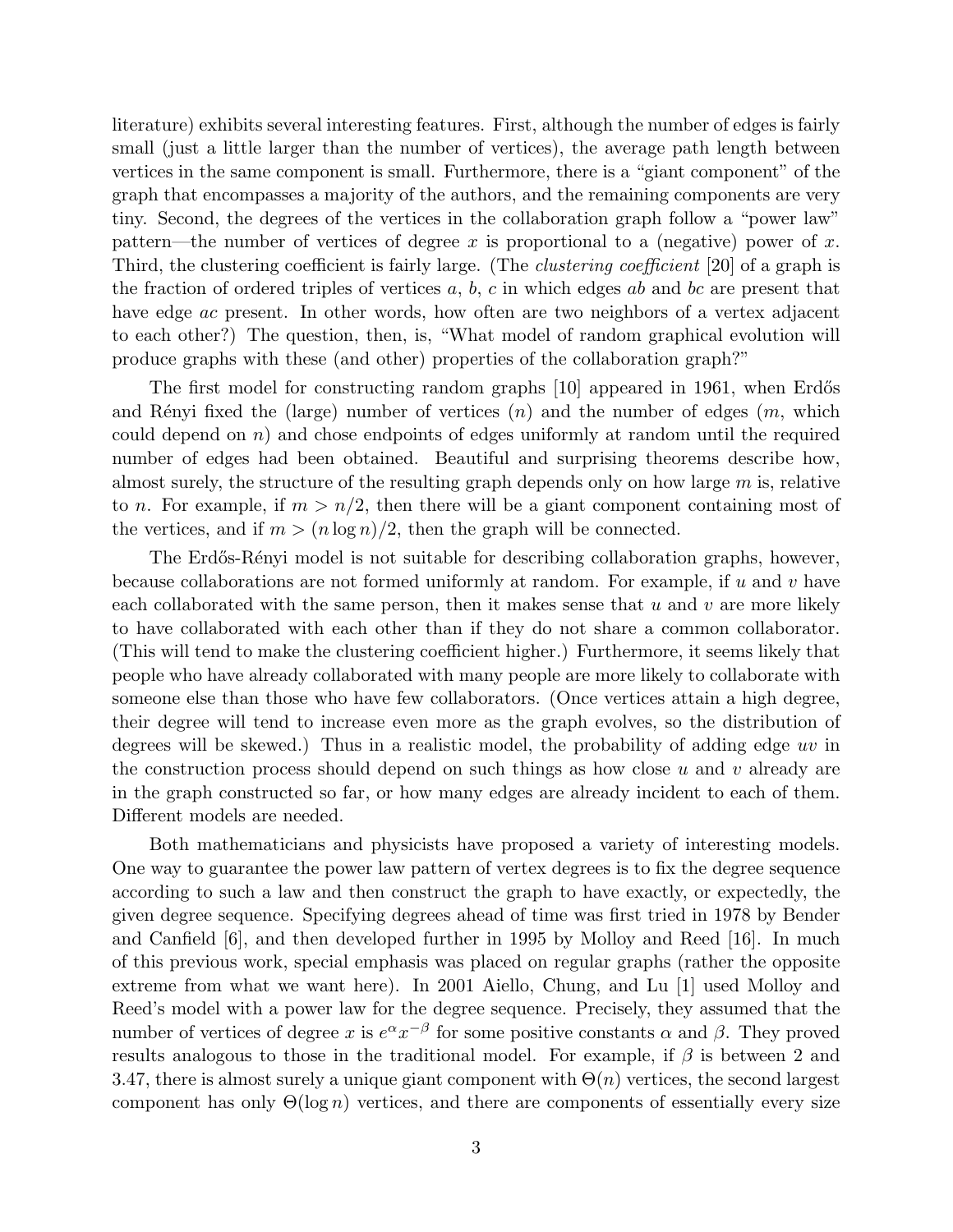

Figure 1. Distribution of (nonzero) vertex degrees in  $C_{\text{math}}$ 

from 2 to  $\Theta(\log n)$ .

Rather than specify the required degree distribution ahead of time, Barabási and Albert in <sup>1999</sup> [3] grew their graphs with the following algorithm, which incorporates the kinds of assumptions one might want to make about collaboration graphs. Initially, the grap<sup>h</sup> has one vertex (or <sup>a</sup> small number of vertices). At each time step, <sup>a</sup> new vertex is added and attached to old ones preferentially, with vertices of higher degree more likely to become neighbors of the new vertices; and, in some variants [5], edges are also added among vertices already present, again with preferential attachment. In simulations, they found that the degrees of the vertices in the resulting graphs did follow <sup>a</sup> power law, with  $\beta \approx 3$ . Bollobás et. al [7] confirmed theoretically that  $\beta = 3$  in this model.

These are not the only approaches in the literature. Several other models and analyses have been proposed (e.g., a random model without preferential attachment [8]); see [4] for <sup>a</sup> recent survey, which also explains the connection to percolation theory in statistical mechanics. There is widespread interest in this subject, perhaps partly because of its relevance to analyzing the World Wide Web [14]. Indeed, papers have appeared in such main-stream journals as The Proceedings of the National Academy of Sciences [19], Nature [24], and Science [3], and there are at least two recent books on these topics <sup>p</sup>itched to <sup>a</sup> genera<sup>l</sup> audience [23], [2].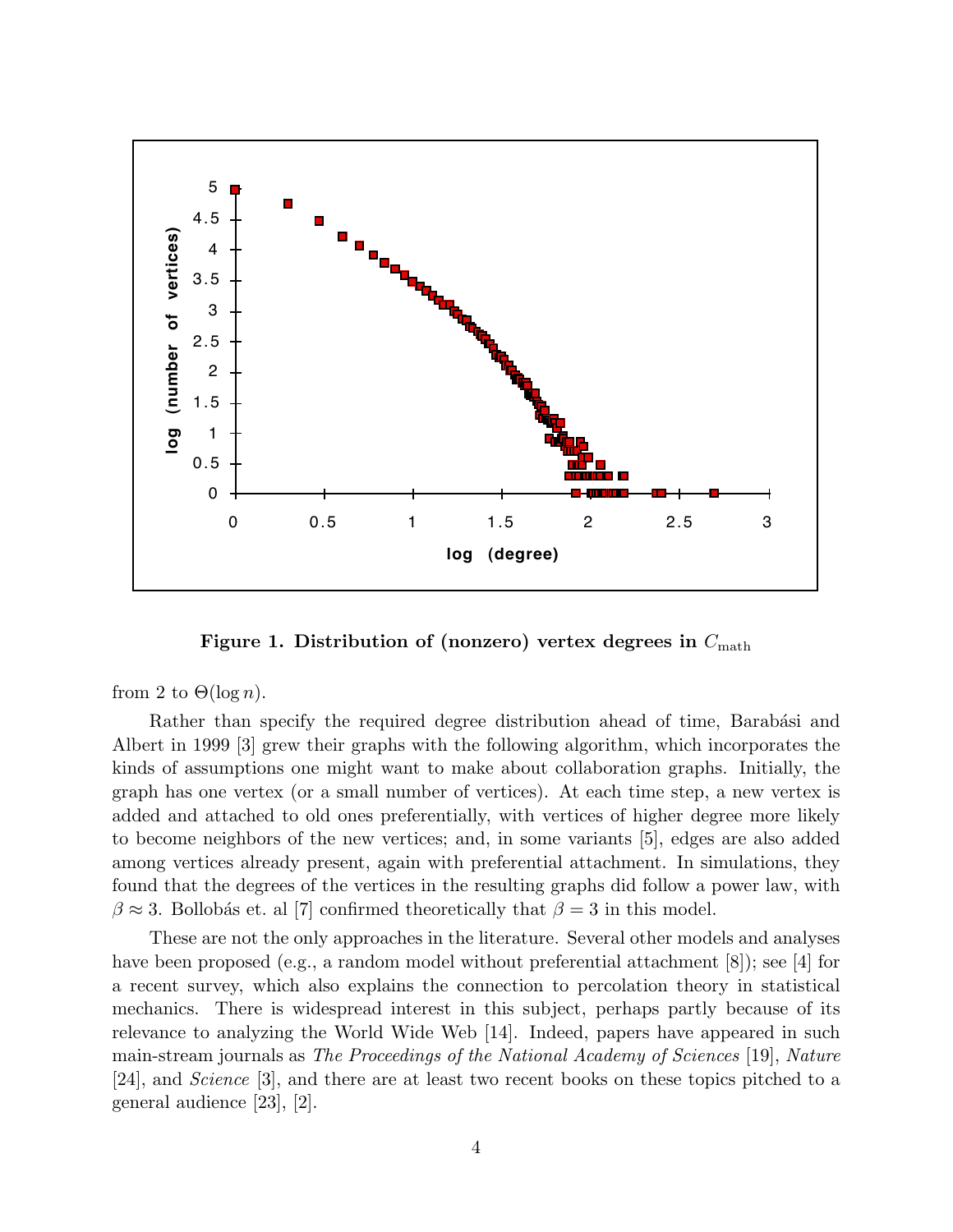#### $\S 4$ . The Properties of  $C_{\text{math}}$

The mathematics research collaboration graph  $C_{\text{math}}$  has 337,454 vertices and 496,489 edges, so the average degree (number of coauthors for <sup>a</sup> mathematician) is about 2.94. There are 84,115 isolated vertices in  $C_{\text{math}}$  (25%), which we should probably ignore for the purposes of this analysis; after all, these are not collaborating mathematicians. That leaves 253,339 vertices with degree at least 1. Viewed this way, the average degree (number of coauthors for <sup>a</sup> mathematician who collaborates) is 3.92.

Let us first look at the degrees of the vertices, and see whether the power law predicted in §3 holds. We want to fit the equation  $y = e^{\alpha} x^{-\beta}$  to our data, where x ranges over the degrees of the vertices and y is the number of vertices of degree x. The scatterplot of  $log(y)$ versus  $log(x)$  is shown in Figure 1. (We omit the degrees that do not occur.) A regression gives  $\beta = 2.81$ , with  $R^2 = 93.9\%$ . This value of  $\beta$  is consistent with other examples of massive graphs studied in the literature cited in §3, such as the World Wide Web and telephone call graphs. (If we omit Paul Erdős, whose degree is 502, then we have  $\beta = 2.87$ and  $R^2 = 94.9\%$ .

Next we look at the sizes of the components of  $C_{\text{math}}$ . One giant component has 208,200 vertices and 461,643 edges; and the remaining 45,139 vertices and 34,846 edges split into 16,883 components, each having from 2 to 39 vertices. The sizes of the nongiant components are shown in Figure 2, whose axes are again on <sup>a</sup> log-log scale.

According to the models in  $\S3$ , the component sizes, as well as the vertex degrees, should follow a power law; that is, the number of nongiant components with  $x$  vertices should be proportional to  $x^{\delta}$  for some  $\delta < 0$ . A linear regression gives us an exponent of  $\delta = -3.72$ , with  $R^2 = 97.3\%$ . If we omit the outlier (an accident that the largest nongiant component happens to have <sup>39</sup> vertices as opposed to, say, 25), then we get an even better fit: exponent  $\delta = -3.96$  and  $R^2 = 99.2\%$ . The model in [1] predicts that since  $\beta$  is between 2 and 3.47, we should expect a largest nongiant component to have on the order of  $log(n)$ vertices, and there should be <sup>a</sup> component of essentially every size up to this value. In fact,  $C_{\text{math}}$  has components of every size up to 21, and the only two larger nongiant components have 23 and 39 vertices.

Next, we concentrate just on the giant component of  $C_{\text{math}}$  and consider the distribution of distances between vertices. Based on <sup>a</sup> random sample of 66 pairs of vertices in this component, the average distance between two vertices is around 7.73 (between 7.37 and 8.08 with 95% confidence), with <sup>a</sup> standard deviation of about 1.45. The median of the sample was 8, with the quartiles at 6.75 and 9. The smallest and largest distances in the sample were 5 and 12, respectively. The appropriate buzz phrase for  $C_{\text{math}}$  may be "nine degrees of separation" [13], if we wish to account for three quarters of all pairs of mathematicians.

We find that the diameter of the <sup>g</sup>iant component (maximum distance between two vertices) is 27, and the radius (minimum eccentricity of <sup>a</sup> vertex, where the eccentricity is the maximum distance from that vertex to any other) is 14. (Surprisingly, the eccentricity of Paul Erdős is 15, not 14; Noga Alon and at least two other vertices have eccentricity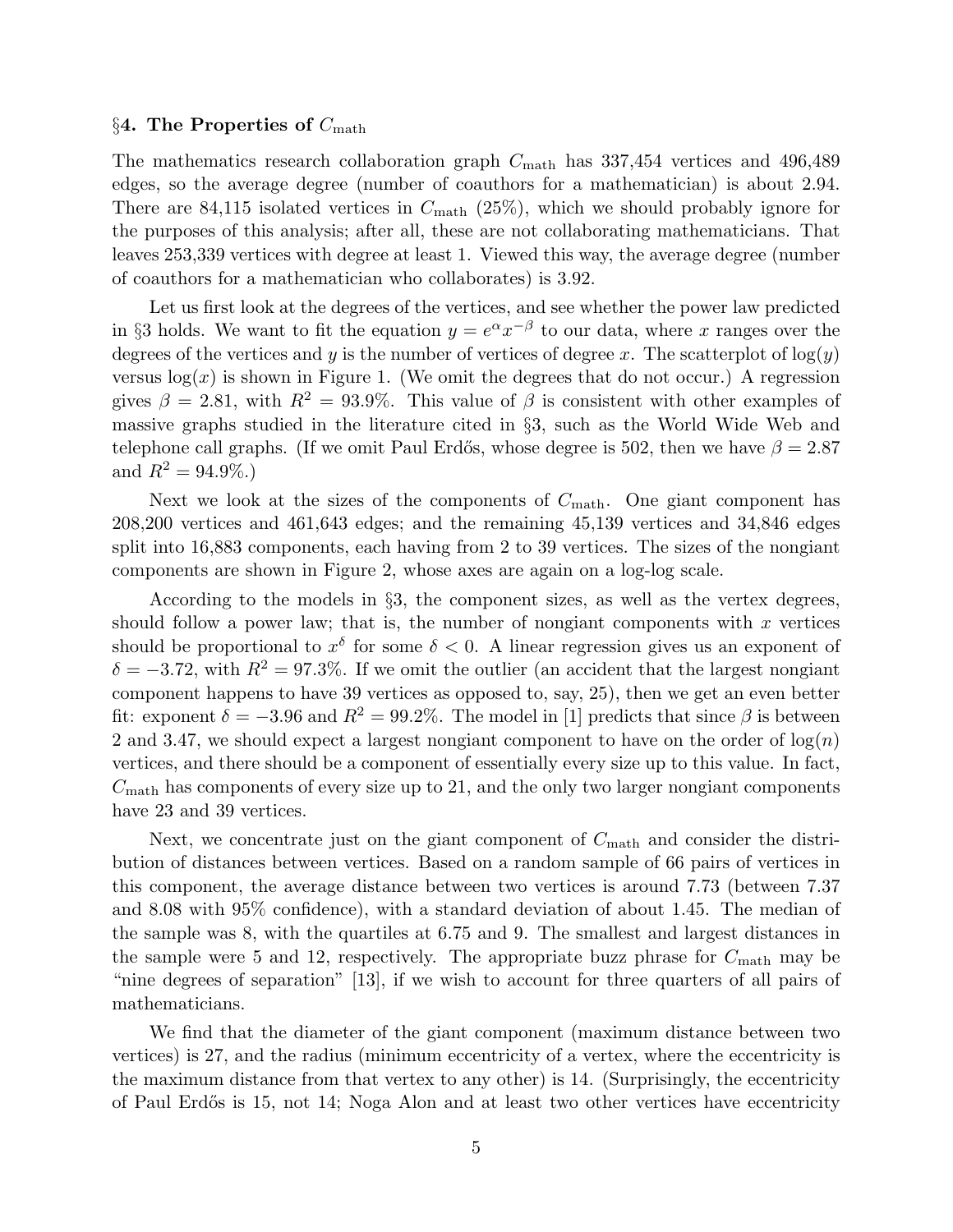

Figure 2. Distribution of (nongiant) component sizes in  $C_{\text{math}}$ 

14.) For an Erdős-Rényi random graph with the edge density of  $C_{\text{math}}$ , one expects small diameters in the <sup>g</sup>iant component [9]; in our case we should expect something close to  $\log(337454)/\log(2.94) \approx 11.8$  (or  $\log(253339)/\log(3.92) \approx 9.1$  if we ignore the isolates, or  $\log(208200)/\log(4.43) \approx 8.2$  if we stick to the giant component). Theoretical estimates of the radius, diameter, or average path length for other random graph models, however, have not been computed.

For any fixed vertex <sup>u</sup> in the giant component, we can ask for the shape of the distribution of the distances from  $u$  to the other 208,199 vertices in this component. The distance from u to v is, of course, the familiar "Erdős number" of v when  $u = \text{Erdős}$  [12].

To analyze this aspect of  $C_{\text{math}}$ , we took a random sample of 100 vertices in the large component and computed for each of them the mean and standard deviation of the distances to all the other vertices. The means varies from 5.65 to 11.61, with an average of 7.52 and <sup>a</sup> standard deviation of 1.00. The standard deviations are remarkably constant, with the numbers varying only between 1.19 and 1.35 (the interquartile range was from 1.23 to 1.27, mean 1.25, standard deviation 0.03). So although the average "Jane Doe" number varies quite a bit, depending on who Jane Doe is, the *distribution* of these numbers has pretty much the same shape and spread for everyone. Figure 3 shows the distribution of Erd˝os numbers and the distribution of "Jane Doe" numbers for <sup>a</sup> person chosen at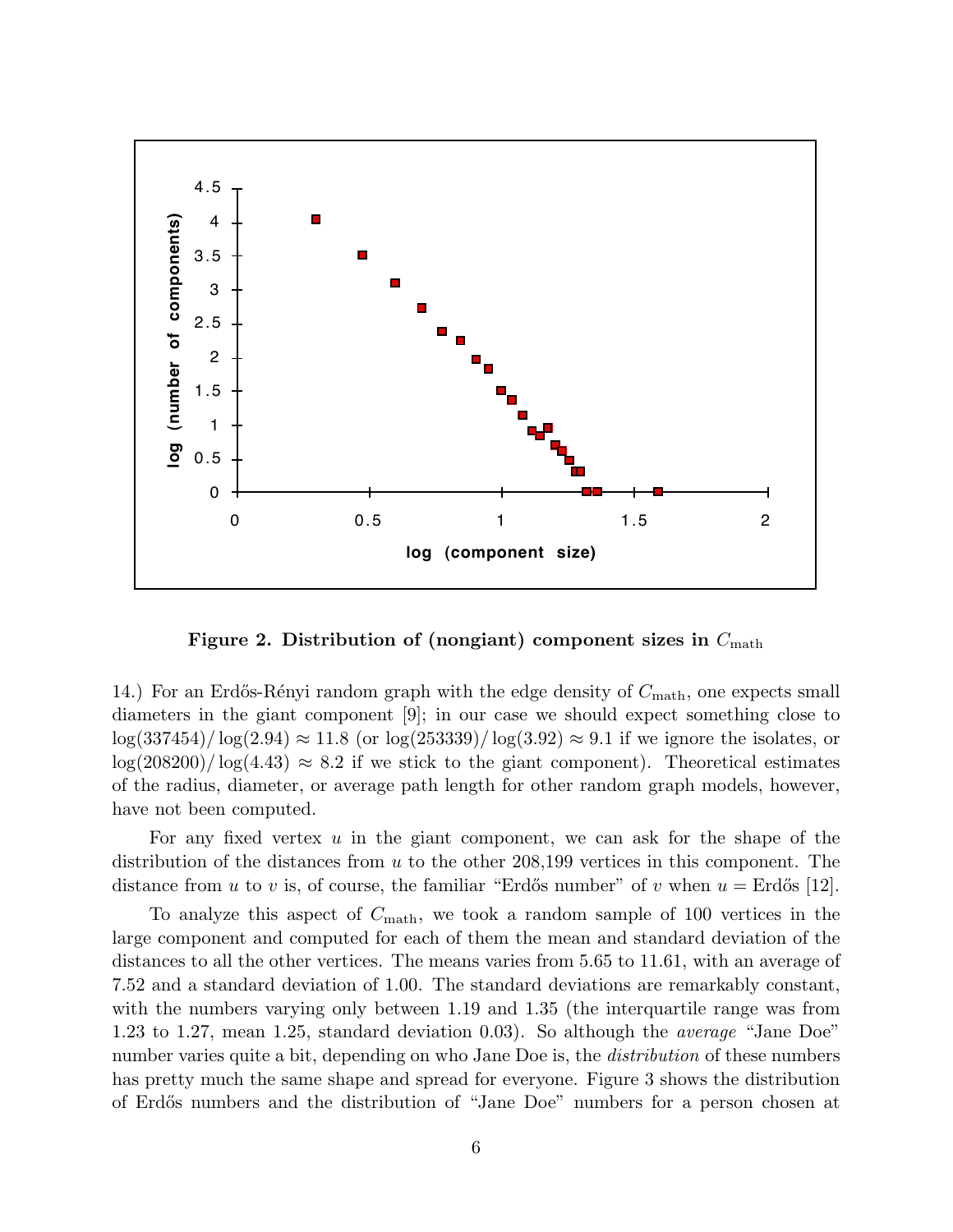random. It seems as if those people further away from the heart of the graph may take longer to get to the heart, but once there, the fan-out pattern is the same.



Figure 3. Distribution of Erdős numbers (front) and Doe numbers

Finally, we compute the clustering coefficient of  $C_{\text{math}}$  to be 0.15 (this calculation is confirmed in [17]). That is 10,000 times higher than one would expect for <sup>a</sup> traditional random graph with 253,000 vertices and 496,000 edges, another indication of the need for better models [18]. Theoretical estimates of the clustering coefficient for other random graph models, however, have not been computed.

# §5. The Evolution of  $C_{\text{math}}$  over Time

Tables 1 and 2 gives various statistics on the publication habits of mathematicians over time, organized roughly into decades (the 90s end with papers published around 2000). These summaries were determined from  $B_{\text{math}}$ . All integer figures are rounded to the nearest thousand. Data are given both for all authors, and for authors who have collaborated. A "collaboration" is recorded for each instance of <sup>a</sup> pair of authors sharing <sup>a</sup> publication.

These tables reveal <sup>a</sup> number of trends. The total number of papers per year seems to be rising about 1000–2000 papers per year per year, but the actual increase in publications may be more, to the extent that MR tries to keep its cost in line by becoming more selective in what it catalogs. That the relative rate of increase in the number of authors is slightly less can be seen from the fact that the average number of papers per author per decade has risen slowly from about 4 to about 5 over the past half century.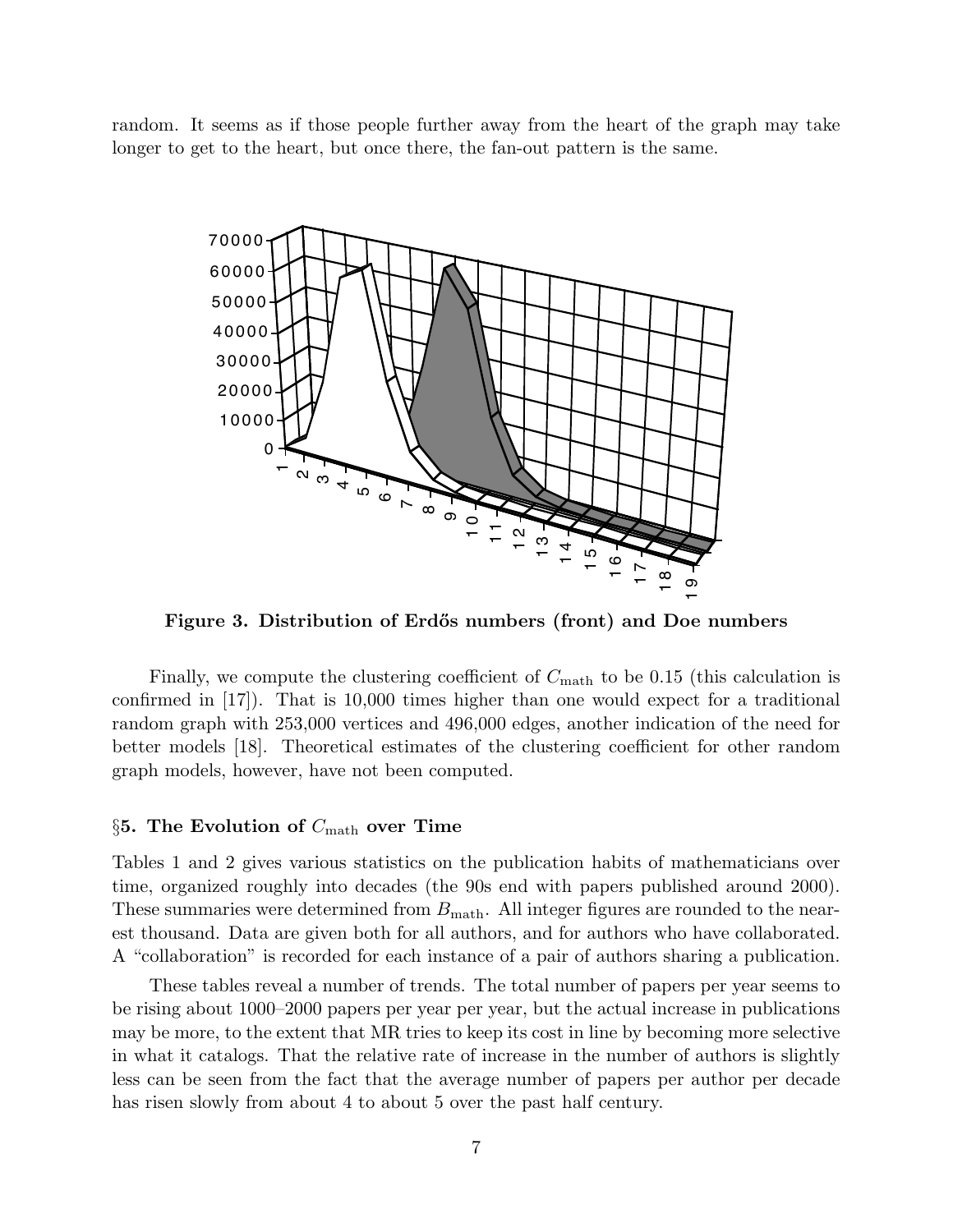|                           | thru 90s | thru 80s | thru 70s | thru 60s | $thru$ 50s | thru 40s |
|---------------------------|----------|----------|----------|----------|------------|----------|
| number of papers          | 1598     | 1010     | 572      | 278      | 109        | 30       |
| number of authors         | 337      | 225      | 137      | 68       | 29         | 10       |
| ave. authors/paper        | 1.45     | 1.35     | 1.27     | 1.20     | 1.14       | 1.10     |
| s.d. authors/paper        | 1.63     | 1.50     | 1.40     | 1.31     | 1.28       | 0.36     |
| 1-auth papers             | 66%      | 73%      | 78%      | 84%      | 88%        | 91%      |
| 2-auth papers             | 26\%     | 22%      | 18%      | 13%      | 11\%       | 8%       |
| 3-auth papers             | $7\%$    | $4\%$    | $3\%$    | $2\%$    | $1\%$      | $1\%$    |
| $>$ 3-auth papers         | $1\%$    | $1\%$    | $1\%$    | $1\%$    | $0\%$      | $0\%$    |
| ave. papers/author        | 6.87     | 6.05     | 5.30     | 4.89     | 4.33       | 3.41     |
| s.d. papers/author        | 15.34    | 12.91    | 11.26    | 10.49    | 8.88       | 5.70     |
| collaborating authors     | 253      | 153      | 82       | 34       | 11         | 3        |
| fraction of all authors   | 75\%     | 68\%     | $60\%$   | 49\%     | 39%        | 28\%     |
| ave. collaborators/auth   | 2.94     | 2.26     | 1.67     | 1.20     | 0.83       | 0.49     |
| ave. collaborations/auth  | 5.65     | 4.08     | 2.87     | 2.01     | 1.36       | 0.75     |
| ave. coll'tors/col. auth  | 3.92     | 3.33     | 2.79     | 2.42     | 2.14       | 1.74     |
| ave. coll'tions/col. auth | 7.52     | 6.00     | 4.77     | 4.07     | 3.50       | 2.65     |
|                           |          |          |          |          |            |          |

# Table 1. Cumulative data, by decade; integer figures in thousands

Perhaps most striking is the increasing tendency to collaborate. Whereas in the 1940s and 1950s, only one paper in nine was joint work, and papers with more than two authors were vitually unheard of, by the 1990s only half the papers being published were solo ventures, and one in eight had more than two authors. In those early years, less than half of all mathematicians had ever written <sup>a</sup> joint paper, whereas four fifths of mathematicians who published in the 1990s had published at least one joint work in that decade. The average number of collaborators for an author has also grown dramatically, from less than one if we close the books in 1959, to nearly three if we look at the entire database.

If we look just at the papers in the late 1990s (the last 95,000 papers in our database, or about two years' worth), then we find that the mean number of authors per paper has increased to 1.71 (standard deviation 1.90), with 49% of the papers by <sup>a</sup> single author, 35% by two authors, 13% by three authors, and 3% by four or more authors, an increase in collaboration even over the 1990s as <sup>a</sup> whole.

### §6. Open Questions and Directions for Future Work

Using the data in MR, one can look at other questions as well. For example, it would be very interesting to look at the bipartite graph  $B_{\text{math}}$  itself and study such things as the numbers of papers mathematicians write, and when in their careers they write them; or turn the tables and look at the "collaboration graph" of papers, rather than authors. We can also analyze the subgraphs of  $C_{\text{math}}$  restricted to various branches of mathematics or specific subjects. In what qualitative and quantitative ways, for example, does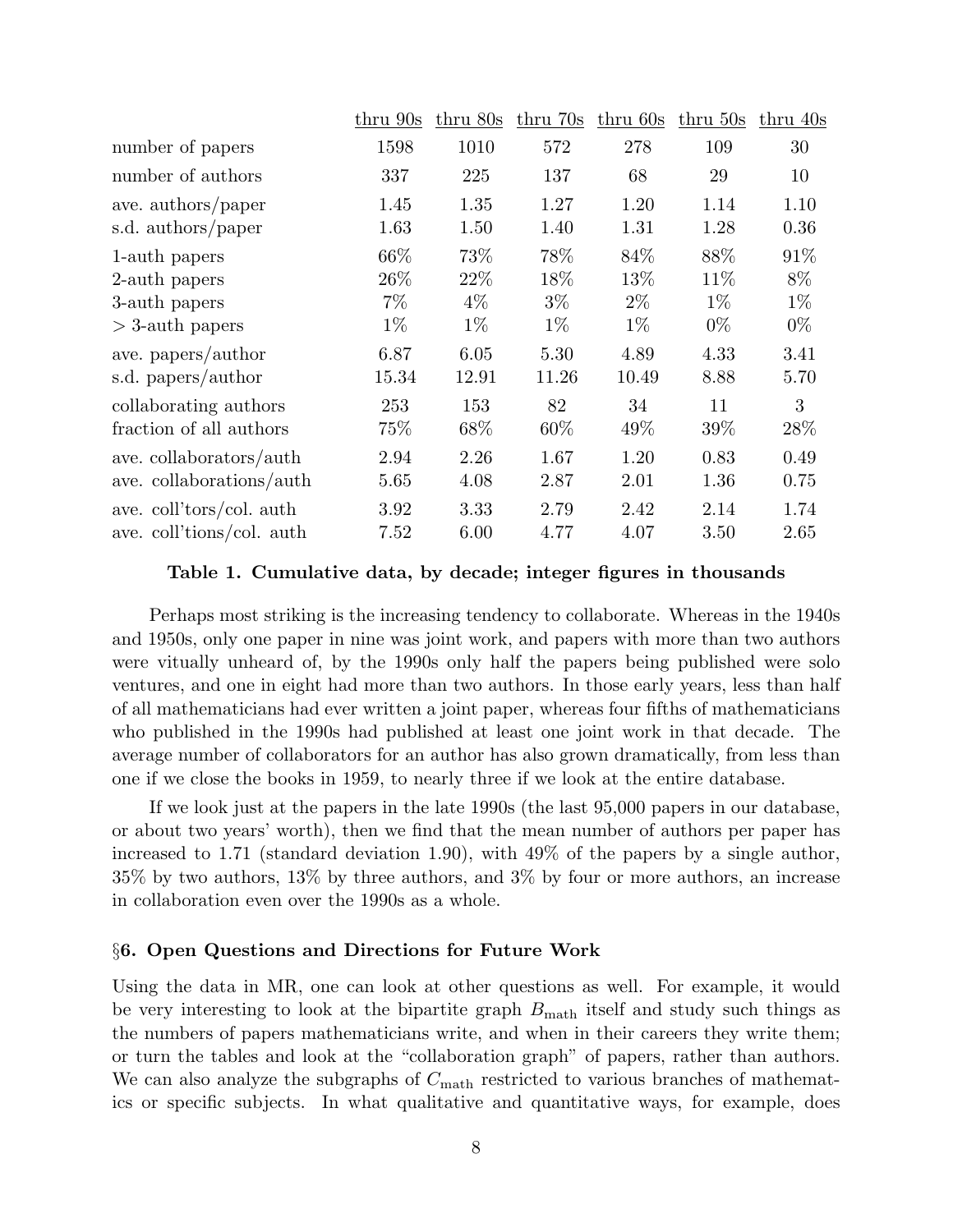|                                                               | $90s$ only                    | $80s$ only            | $70s$ only            | $60s$ only            | $50s$ only            | $\frac{40s}{\text{ only}}$ |
|---------------------------------------------------------------|-------------------------------|-----------------------|-----------------------|-----------------------|-----------------------|----------------------------|
| number of papers                                              | 587                           | 439                   | 294                   | 168                   | 80                    | 30                         |
| number of authors                                             | 192                           | 144                   | 97                    | 51                    | 24                    | 10                         |
| ave. authors/paper<br>s.d. authors/paper                      | 1.63<br>1.82                  | 1.45<br>1.63          | 1.33<br>1.48          | 1.23<br>1.35          | 1.16<br>1.26          | 1.10<br>0.36               |
| 1-auth papers<br>2-auth papers<br>3-auth papers               | 54%<br>33%<br>$10\%$<br>$3\%$ | 66\%<br>27%<br>$6\%$  | 73%<br>22\%<br>$4\%$  | 81\%<br>16%<br>$2\%$  | 87%<br>11\%<br>$2\%$  | 91%<br>$8\%$<br>$1\%$      |
| $>$ 3-auth papers<br>ave. papers/author<br>s.d. papers/author | 4.97<br>8.31                  | $1\%$<br>4.43<br>6.91 | $1\%$<br>4.03<br>6.15 | $1\%$<br>4.05<br>6.60 | $0\%$<br>3.84<br>6.73 | $0\%$<br>3.41<br>5.70      |
| collaborating authors<br>fraction of all authors              | 155<br>81\%                   | 104<br>72\%           | 62<br>64\%            | 27<br>$52\%$          | 9<br>41\%             | 3<br>28\%                  |
| ave. collaborators/auth<br>ave. collaborations/auth           | 2.84<br>5.14                  | 2.16<br>3.66          | 1.62<br>2.62          | 1.18<br>1.90          | 0.84<br>1.34          | 0.49<br>0.75               |
| ave. coll'tors/col. auth<br>ave. coll'tions/col. auth         | 3.51<br>6.35                  | 2.99<br>5.06          | 2.55<br>4.11          | 2.25<br>3.64          | 2.08<br>3.31          | 1.74<br>2.65               |
|                                                               |                               |                       |                       |                       |                       |                            |

# Table 2. Data for each decade; integer figures in thousands

the subgraph  $C_{05}$  of  $C_{\text{math}}$ , in which only those papers are considered whose primary mathematics subject classification [22] is "05 Combinatorics" (which includes enumerative combinatorics, designs and configurations, graph theory, extremal combinatorics, and algebraic combinatorics), differ from all of  $C_{\text{math}}$ ? We conjecture that the publishing and collaboration habits strongly depend on subfield.

# Acknowledgment

The author thanks the American Mathematical Society for providing access to the data needed for the analyses presented in this paper, as well as Patrick Ion of Mathematical Reviews for helpful conversations.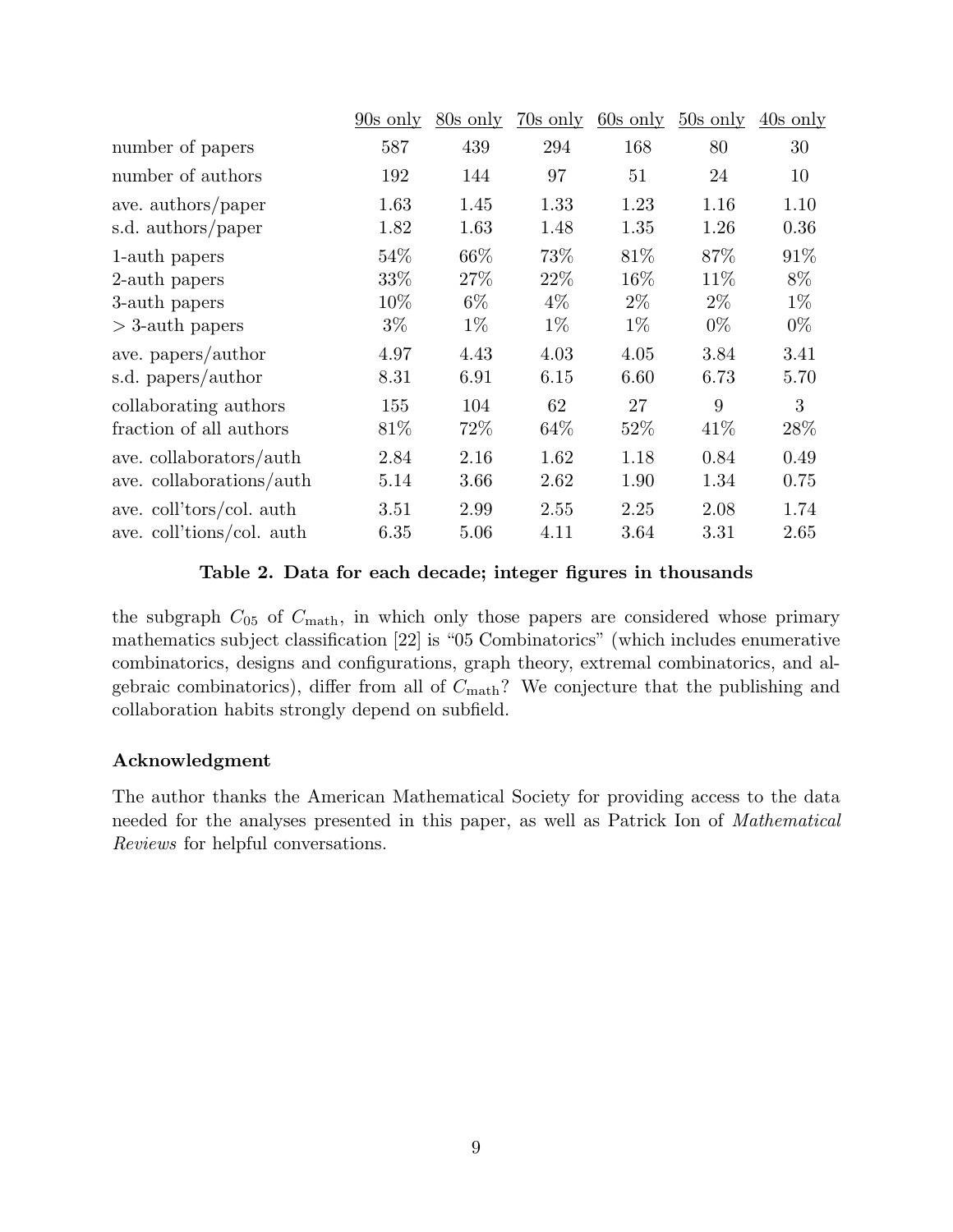# References

- 1. William Aiello, Fan Chung, and Linyuan Lu, A random graph model for power law graphs, *Experimental Mathematics* **10** (2001) 53–66; **MR** 2001m:05233.
- 2. Albert-László Barabási, Linked: The New Science of Networks, Perseus, 2002.
- 3. Albert-László Barabási and Réka Albert, Emergence of scaling in random networks, Science **286** (1999) 509-512.
- 4. Albert-László Barabási and Réka Albert, Statistical mechanics of complex networks, Reviews of Modern Physics <sup>74</sup> (2002) 47–97.
- 5. Albert-László Barabási, Réka Albert, and Hawoong Jeong, Scale-free characteristics of random networks: the topology of the world-wide web, *Physica A* 281 (2000) 69–77.
- 6. Edward A. Bender and Rodney E. Canfield, The asymptotic number of labeled graphs with given degree sequences, J. Combinat. Theory Ser. A 24 (1978) 296–307; MR 58#21793.
- 7. Béla Bollobás, Oliver Riordan, Joel Spencer, and Gábor Tusnády, The degree sequence of a scale-free random graph process, Random Structures  $\mathscr{B}$  Algorithms 18 (2001) 279– 290; MR 2002b:05121.
- 8. Duncan S. Callaway, John E. Hopcroft, Jon M. Kleinberg, M. E. J. Newman, and Steven H. Strogatz, Are randomly grown graphs really random?, *Physical Review E* 64 (2001) 041902.
- 9. Fan Chung and Linyuan Lu, The diameter of sparse random graphs, Advances in Applied Mathematics <sup>26</sup> (2001) 257–279; MR 2002c:05138.
- 10. P. Erdős and A. Rényi, On the evolution of random graphs, *Magyar Tud. Akad. Mat.* Kutató Int. Közl. 5 (1960) 17–61; MR 23#A2338.
- 11. Jerrold W. Grossman, The Erdős Number Project, http://www.oakland.edu/~grossman/erdoshp.html.
- 12. Jerrold W. Grossman and Patrick D. F. Ion, On <sup>a</sup> portion of the well-known collaboration graph, Proceedings of the Twenty-sixth Southeastern International Conference on Combinatorics, Graph Theory and Computing (Boca Raton, FL, 1995), Congressus Numerantium <sup>108</sup> (1995) 129–131; CMP <sup>1</sup> <sup>369</sup> 281.
- 13. John Guare, Six Degrees of Separation, Random House, 1990.
- 14. Ravi Kumar, Prabhakar Raghavan, Sridhar Rajagopalan, D. Sivakumar, Andrew Tomkins, and Eli Upfal, Stochastic models for the Web graph, *Proceedings of the*  $41st$ Annual IEEE Symposium on Foundations of Computer Science (FOCS 2000) 57–65.